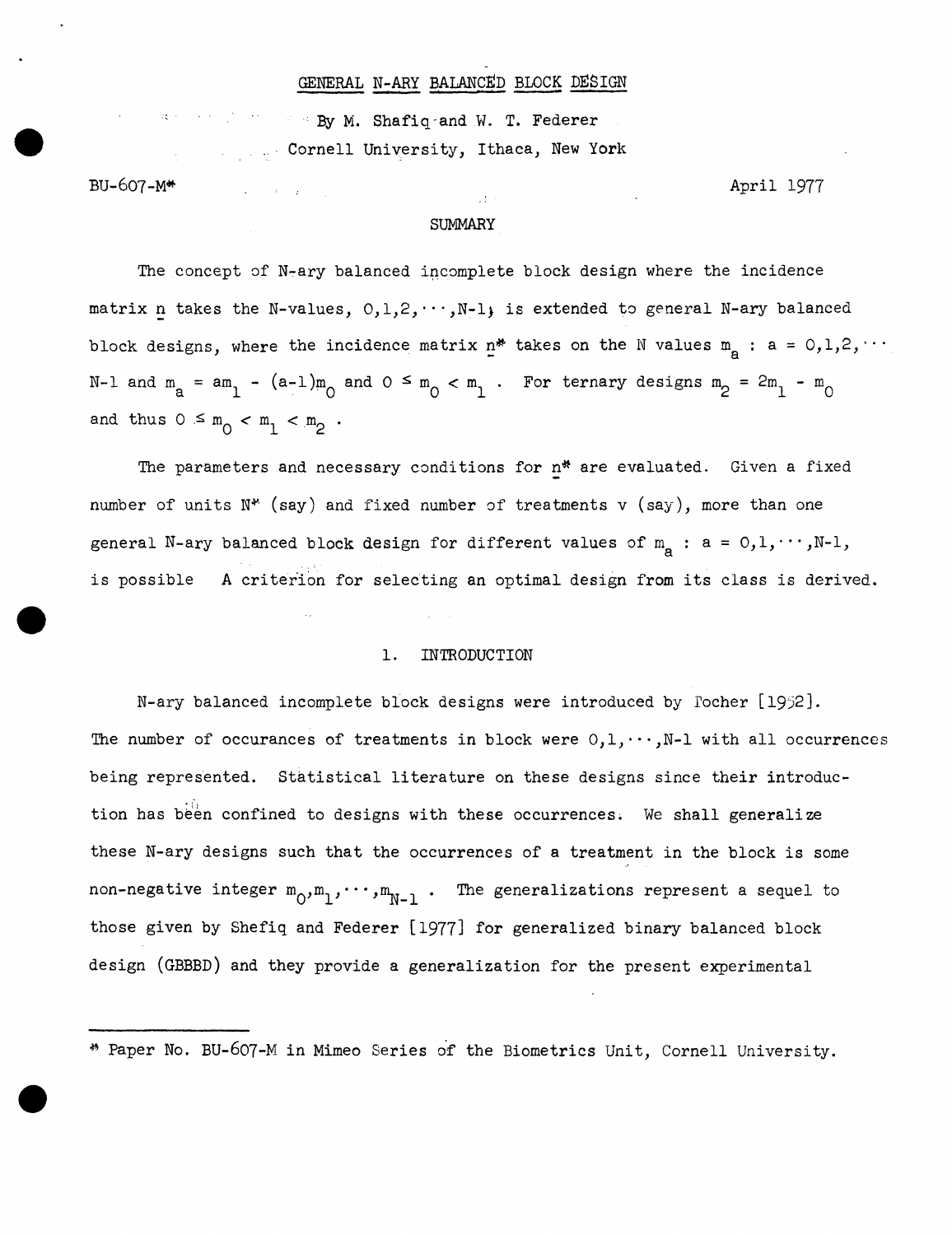design theory such that the experimenter is provided with many new N-ary balanced block designs. 1bis allows flexibility in the statistical designs, and in the use of all homogeneous material for given block sizes. We shall confine our {7' attention to block designs which are equireplicated and equal sized blocks.

In the next section a presentation of parameters for basic ternary balanced incomplete block design (BTBIBD) and general ternary balanced block design (GTBBD) is made, and some definitions are presented. Some results on the existence of GTBBD and on their optimality are presented in section three. An example, illustrating the results, is presented in the fourth section. In the fifth section, all the previous results are extended to general N-ary balanced block design (GNBBD).

### 2. PARAMETERS OF BTBIBD AND GTBBD AND SOME DEFINITIONS

Let  $(v,b,r,k,\lambda;0,1,2)$  be the parameters of a basic ternary balanced incomplete block design, (BTBIBD), where  $2 \le k$  and where the incidence matrix  $n = (n_{i,j})$ contains only three values for  $n_{i,j}$ , i.e., 0, 1, and 2.  $n_{i,j}$  denotes the frequency of the i<sup>th</sup> treatment in the j<sup>th</sup> block, j=1,2, ..., b. Further, let  $r_a$ , a=0,1,2, denote the number of times an element a appears in the  $i<sup>th</sup>$  row of n; the occurrences are assumed independent of i. Then the following relations hold:

$$
b = r_0 + r_1 + r_2 \tag{2.1}
$$

$$
\mathbf{r} = \mathbf{r}_1 + 2\mathbf{r}_2 \tag{2.2}
$$

$$
\sum_{j=1}^{b} n_{ij} n_{lj} = r_1 + 4r_2 \quad \text{if} \quad l = i \tag{2.3}
$$

 $= \lambda$  if  $\ell \neq i$  (2.4)

 $vr = bk$  (2.5)

$$
\lambda(v-1) = r(k-1) - 2r_2 = r(k-2) + r_1.
$$
 (2.6)

 $- 2 - 44$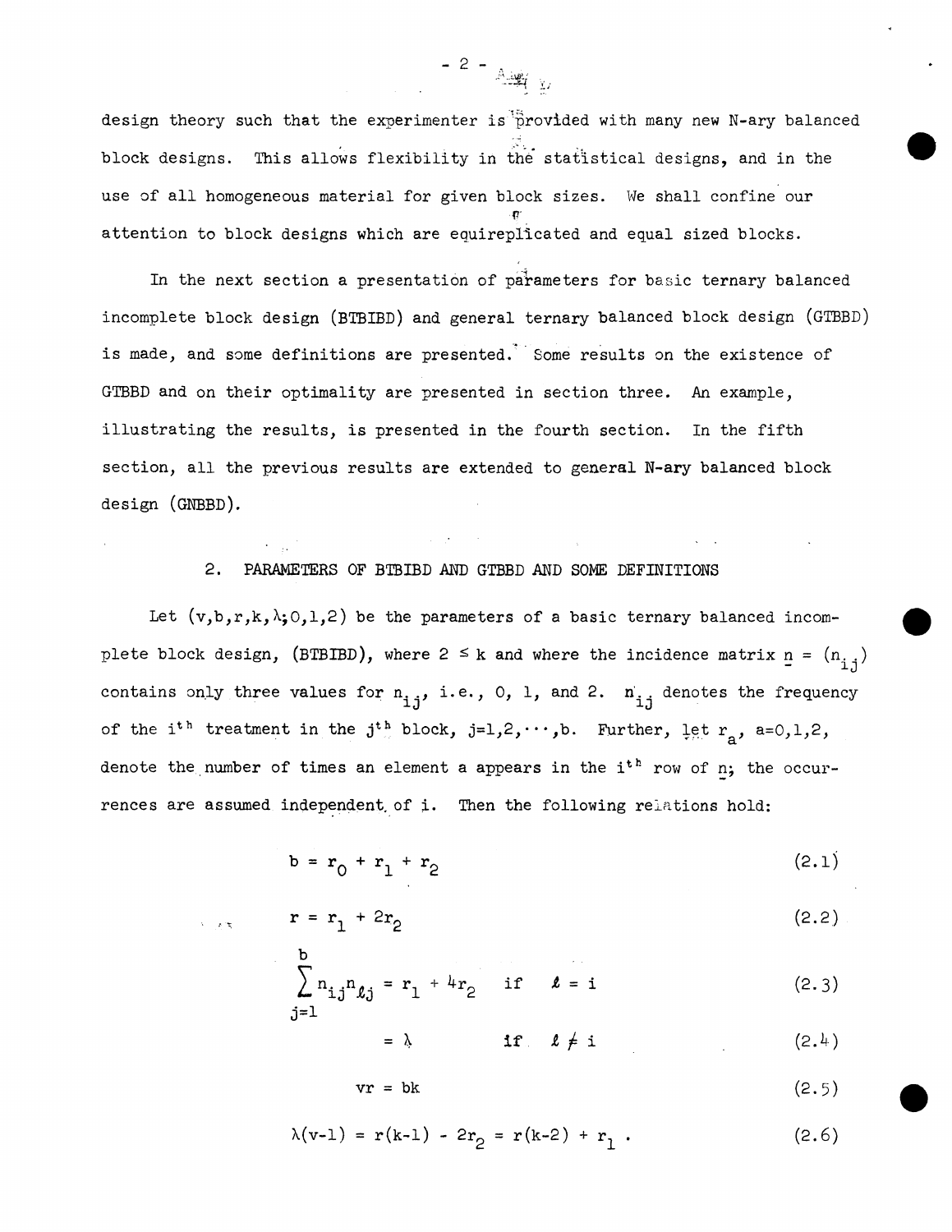$- 3 -$ 

 $\label{eq:2} \frac{1}{2}\sum_{i=1}^n\sum_{j=1}^n\frac{1}{j!}\sum_{j=1}^n\sum_{j=1}^n\frac{1}{j!}\sum_{j=1}^n\sum_{j=1}^n\frac{1}{j!}\sum_{j=1}^n\frac{1}{j!}\sum_{j=1}^n\frac{1}{j!}\sum_{j=1}^n\frac{1}{j!}\sum_{j=1}^n\frac{1}{j!}\sum_{j=1}^n\frac{1}{j!}\sum_{j=1}^n\frac{1}{j!}\sum_{j=1}^n\frac{1}{j!}\sum_{j=1}^n\frac{1}{j!}\sum_{j$ 

To obtain  $(2.4)$  note that

 $\mathcal{L}^{\mathcal{L}}(\mathcal{L}^{\mathcal{L}})$  and  $\mathcal{L}^{\mathcal{L}}(\mathcal{L}^{\mathcal{L}})$  are the contribution of the contribution of  $\mathcal{L}^{\mathcal{L}}$ 

$$
\sum_{\ell=1}^{V} \left( \sum_{j=1}^{b} n_{ij} n_{\ell j} \right) = \sum_{j=1}^{b} n_{ij} \sum_{\ell=1}^{V} n_{\ell j} = \mathbf{r} \mathbf{k}
$$

and that

$$
\sum_{\ell=1}^{V} \left( \sum_{j=1}^{b} n_{i,j} n_{\ell j} \right) = \sum_{j=1}^{b} \left( n_{i,j}^{2} + \sum_{i \neq \ell=1}^{V} n_{i,j} n_{\ell j} \right)
$$

$$
= r_{1} + 4r_{2} + (v-1)\lambda
$$

hence

$$
\lambda(v-1) = rk - \sum_{j=1}^{b} n_{ij}^{2} = rk - r_{1} - 4r_{2} = r(k-1) - 2r_{2} = r(k-2) + r_{1}.
$$

In order to fix  $\lambda$  uniquely, note that  $r(k-1)$  -  $2r_2$  must be a positive multiple of v-1. For example, if v=5, b=15, k=4, r=12, consider values of  $r_2 = 1,2,3,4$ , or 5. If  $r_2 = 1, 3$  or 5,  $\lambda$  is not an integer. If  $r_2 = 2$ ,  $\lambda = 8$  and if  $r_2 = 4$ ,  $\lambda = 7$ .

Given that n is the incidence matrix of BTBIBD with parameters  $(v,b,r,k,\lambda;$  $0,1,2$ <sup>'</sup>, the incidence matrix of a GTBBD is defined to be:

$$
\underline{n}^* = \underline{n}(m_1 - m_0) + \underline{J}m_0 \tag{2.7}
$$

where J is a *v*  $\times$  b matrix whose elements are all ones and where  $0 \le m_0 < m_1$ . The parameters of the GTBBD are  $(v, b, r^*, k^*, \lambda^*; m_0, m_1, m_2 = 2m_1 - m_0)$  where

$$
r^* = rm_1 + (b-r)m_0 \tag{2.8}
$$

$$
k^{\mu} = km_1 + (v-k)m_0 \tag{2.9}
$$

$$
(\mathbf{v-1})\lambda^* = \mathbf{r}^* (\mathbf{k}^* - \mathbf{m}_1 - \mathbf{m}_0) + \mathbf{b} \mathbf{m}_1 \mathbf{m}_0 - 2r_2 (\mathbf{m}_1 - \mathbf{m}_0)^2
$$
 (2.10)

$$
vr^* = bk^* \tag{2.11}
$$

$$
v \leq b \tag{2.12}
$$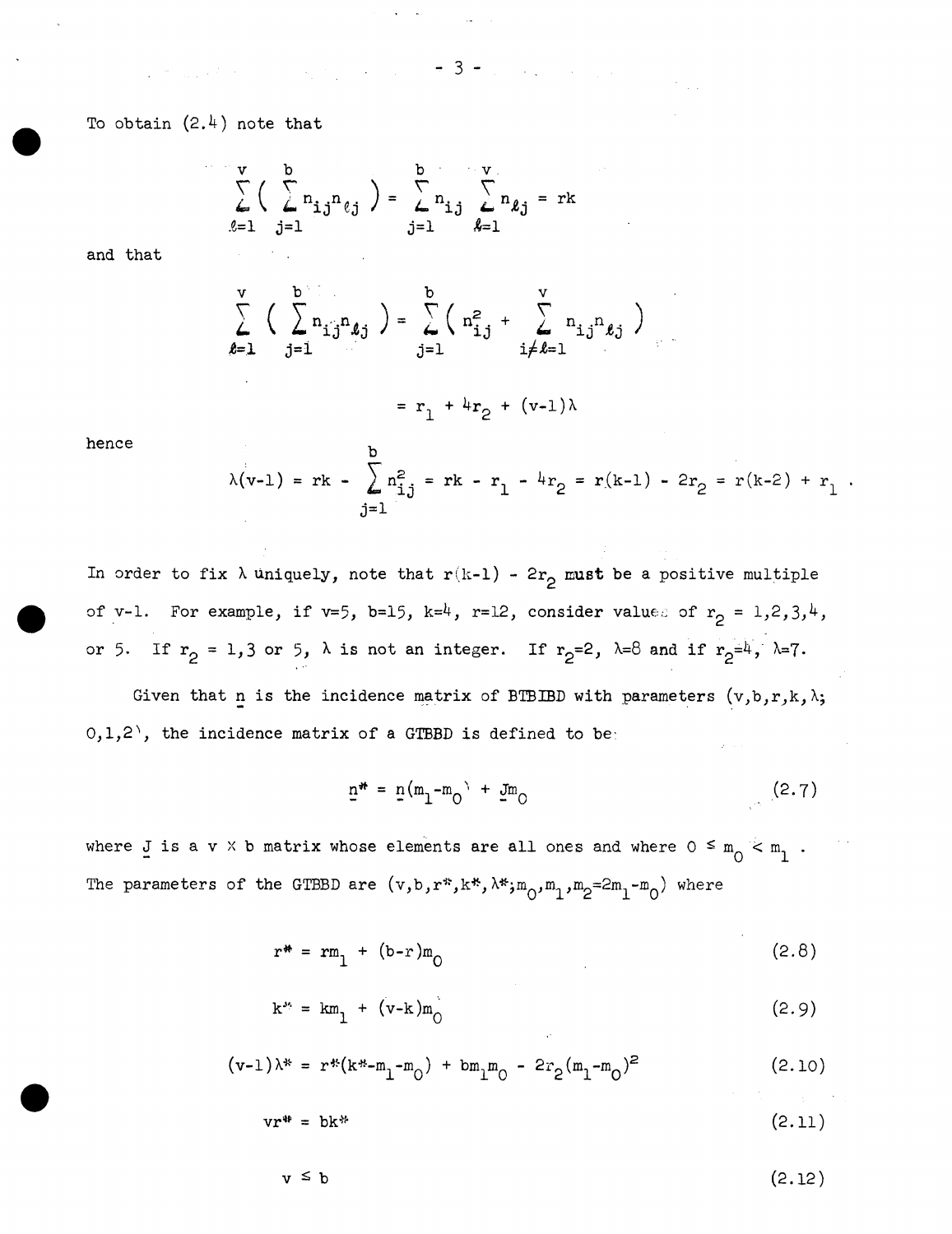Definition 2.1. A GTBBD is said to be incomplete if  $m_0 = 0$ ; otherwise, it is said to be complete.

To illustrate this definition consider the following two designs:

|           | Design 2.1                                                               |                    |  |                                         |                               | Design 2.2 |   |  |  |  |  |
|-----------|--------------------------------------------------------------------------|--------------------|--|-----------------------------------------|-------------------------------|------------|---|--|--|--|--|
|           | $m_{\overline{O}} = 0$ , $m_{\overline{1}} = 2$ , $m_{\overline{2}} = 4$ |                    |  | $= 1, m_1 = 2, m_2 = 3$<br>$m_{\Omega}$ |                               |            |   |  |  |  |  |
|           | $v = b = 3$ ; $k^* = r^* = 6$                                            |                    |  |                                         | $v = b = 3$ ; $k^* = r^* = 6$ |            |   |  |  |  |  |
|           | blocks                                                                   |                    |  |                                         |                               | blocks     |   |  |  |  |  |
| 1         | $\overline{c}$                                                           | $\overline{3}$     |  |                                         |                               | 2          | 3 |  |  |  |  |
| A         | $\, {\bf B}$                                                             | $\mathbf C$        |  |                                         | A                             | А          | A |  |  |  |  |
| A         | $\, {\bf B}$                                                             | $\mathbf C$        |  |                                         | В                             | В          | B |  |  |  |  |
| A         | B                                                                        | $\mathbf C$        |  |                                         | $\mathbf{C}$                  | C          | C |  |  |  |  |
| ${\bf A}$ | B                                                                        | C                  |  |                                         | A                             | В          | C |  |  |  |  |
| B         | $\mathbf{C}$                                                             | A                  |  |                                         | A                             | B          | C |  |  |  |  |
| B         | C                                                                        | $\mathbf{\hat{A}}$ |  |                                         | В                             | C          | А |  |  |  |  |

Design 2.1 is incomplete, whereas design 2.2 is complete.

Definition 2.2. A complete GTBBD is said to be orthogonal if  $n_{1,j}^* = r_{1,j}^{*k} / N^*$ , where  $N^*$  is the total number of observations,  $r_i^*$  is the number of replications of the i<sup>th</sup> treatment,  $k^*$  is the number of entries in the j<sup>th</sup> block, and  $n^*_{i,j}$  is the ij<sup>th</sup> element of  $n^*$ .

Design 2.1 above is incomplete and nonorthogonal, and design 2.2 is complete and nonorthogonal. The following design is both complete and orthogonal.

Design 2.3.  $v = 3 = b$ ,  $r_1^* = 12$ ,  $r_2^* = 6 = r_3^*$ ,  $N^* = 24$ 

Blocks

| AAAABBCC     | $\mathbf{k}^*$<br>$=$ |  |  |
|--------------|-----------------------|--|--|
| AABC         | $n^*$ =<br>k*<br>$=$  |  |  |
| AAAAAABBBCCC | $12 = k\frac{3}{2}$   |  |  |

 $n_{11}^{*} = 8(12)/24 = 4$   $n_{12}^{*} = 4(12)/24 = 2$ , etc.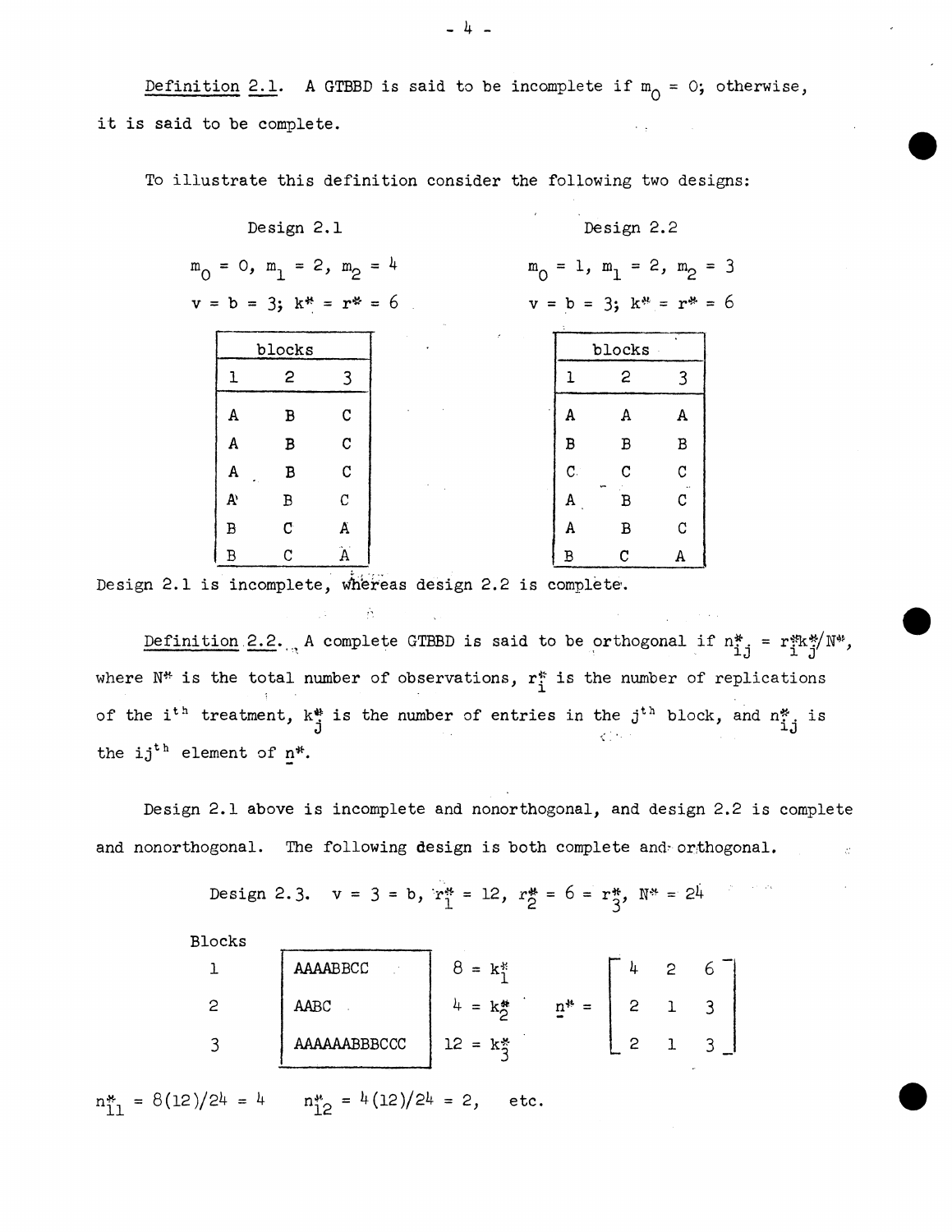Definition 2.3. A GTBBD is variance balanced if the coefficient matrix  $C^*$  =  $C^*$ I<sub>-V</sub><sub>XV</sub> +  $C^*$ J<sub>-V</sub><sub>XV</sub> where  $C^*$  is the non-zero eigen value of  $C^*$ ,  $C^*$  =  $C^*$  $(Y$ ,  $Y$ I is the identity matrix, and  $c^* = diag(r_1^*, \dots, r_v^*) - n^* diag\left(\frac{1}{k_1^*}, \dots, \frac{1}{k_k^*}\right) n^*'.$ 

In design 2.1,  $C^* = 4I - 4J/3$ , and in design 2.2,  $C^* = (33I - 11J)/6$ . Thus, both are variance balanced. However, in design 2.3

$$
C^* = \begin{bmatrix} 12 & 0 & 0 \\ 0 & 6 & 0 \\ 0 & 0 & 6 \end{bmatrix} - \begin{bmatrix} 4 & 2 & 6 \\ 2 & 1 & 3 \\ 2 & 1 & 3 \end{bmatrix} \begin{bmatrix} -\frac{1}{6} & 0 & 0 \\ 0 & \frac{1}{12} & 0 \\ 0 & 3 & 3 \end{bmatrix}
$$

$$
= \frac{3}{2} \begin{bmatrix} 4 & -2 & -2 \\ -2 & 3 & -1 \\ -2 & -1 & 3 \end{bmatrix} \neq c_{11}^{*} + c_{22}^{*}.
$$

The design 2.3 is not variance balanced, but it is orthogonal.

## 3. EXISTENCE AND VARIANCE OPTIMALITY OF GTBBD

Theorem 3.1. The existence of a balanced ternary incomplete block design with parameters  $(v, b, r, k, \lambda; n_{i,j}=0, 1, 2)$  implies the existence of a GTBBD with parameters  $(v, b, r^*, k^*, \lambda^*; n_{i,j}^* = m_0, m_1, m_2)$ .

Proof: From the definition of a GTBBD, note that  $n^* = n(m_1-m_0) + jm_0$ . The ij<sup>th</sup> entry of  $n^{*}$  is  $n^{*}$  =  $n_{i,j}$  ( $m_{1} - m_{0}$ ) +  $m_{0}$ . Then,

$$
m_{ij}^* = m_0 \qquad \text{if } n_{ij} = 0
$$
  
=  $m_1$  if  $n_{ij} = 1$   
=  $m_2 = 2m_1 - m_0$  if  $n_{ij} = 2$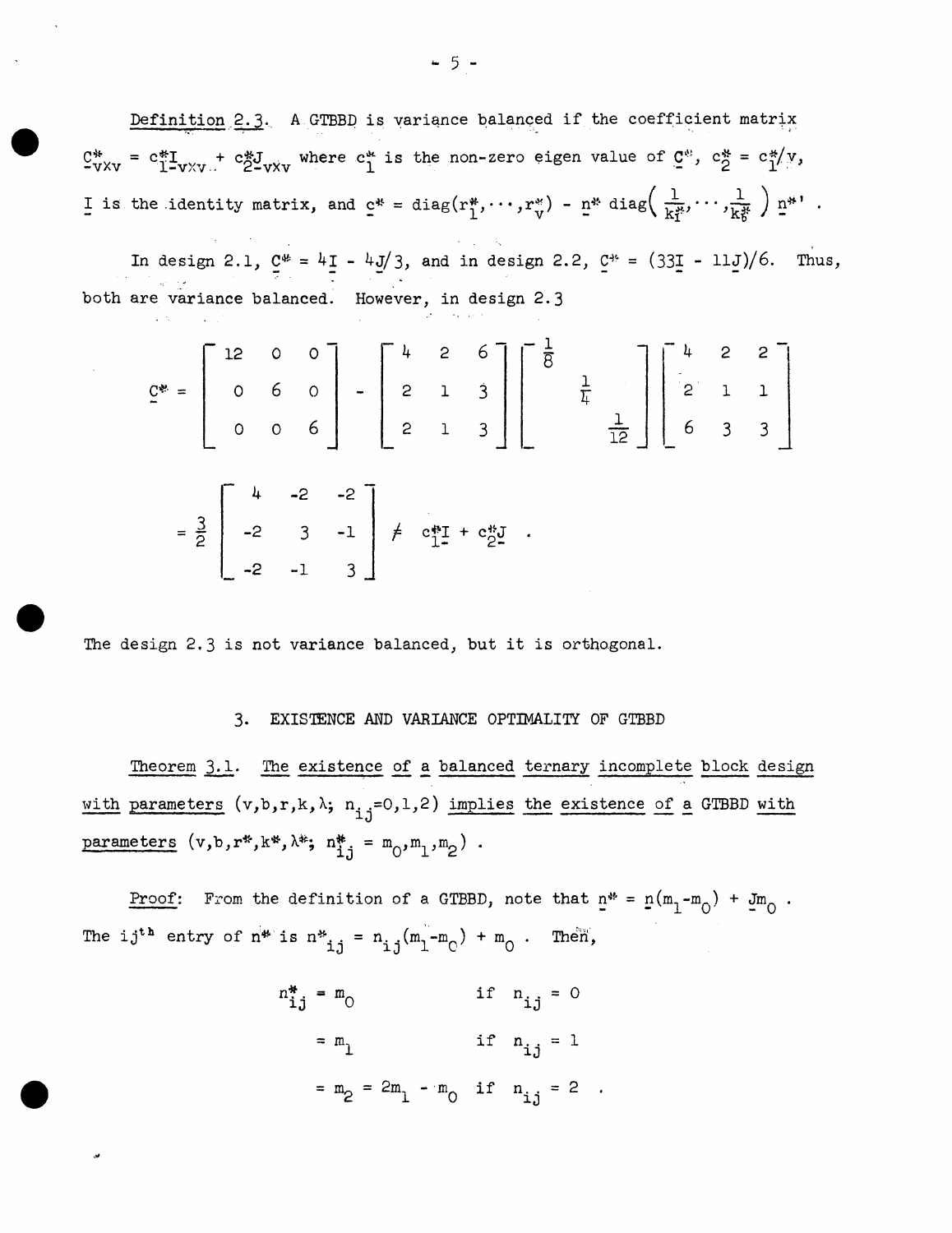Starting with a BTBIBD with incidence matrix n, a GTBBD may be easily constructed by replacing all zeros in the BTBIBD with  $m_{0}$ , all the ones with  $m_1$ , and all the twos with  $m_2$ . The resulting GTBBD has parameters  $(v,b,r^*,k^*,\lambda^*;$  $m_{0}m_{1}m_{2}$  where r<sup>\*</sup>, k<sup>\*</sup>,  $\lambda$ <sup>\*</sup> satisfy equations (2.8) to (2.11). We shall now derive equations (2.8) to (2.11) formally. Let  $\frac{1}{x}$  and  $\frac{1}{y}$  denote column vectors whose elements are all ones and whose orders are b and v respectively; now,

$$
\underline{n}^* \underline{1}_b = [\underline{n} (m_1 - m_0) + \underline{J} m_0] \underline{1}_b
$$
  
=  $[\underline{r} (m_1 - m_0) + \underline{J} m_0] \underline{1}_v$   
=  $[\underline{r} m_1 + (\underline{b} - \underline{r}) m_0] \underline{1}_v = \underline{r}^* \underline{1}_v$ 

$$
\quad\text{and}\quad
$$

$$
\underline{n}^{*} \underline{1}_{V}^{*} = [\underline{n}^{*}(m_{1} - m_{0}) + \underline{J}^{*}m_{0}]\underline{1}_{V}
$$

$$
= [\underline{k}(m_{1} - m_{0}) + \nu m_{0}]\underline{1}_{b}
$$

$$
= [\kappa m_1 + (v-k) m_0]_{-b}^{1b} = k^{*1} b
$$

Also,

$$
\underline{n}^{m} \underline{n}^{m} = [\underline{n}(m_1 - m_0) + \underline{J}m_0] [\underline{n}' (m_1 - m_0) + \underline{J}' m_0]
$$
  
=  $\underline{n} \underline{n}' (m_1 - m_0)^2 + [2r(m_1 - m_0) m_0 + bm_0^2] \underline{J}$ .

The  $(i\ell)^{th}$  entry of  $n^m n^*$ ' for  $\ell \neq i$ , is denoted by  $\lambda^*$  and is written as  $\lambda^* = \lambda (m_1 - m_0)^2 + 2r(m_1 - m_0) m_0 + b m_0^2$ , where  $\lambda = \frac{r(k-1) - 2r_2}{(v-1)}$ . Then,  $(v-1)\lambda^* = (rk-r-2r_2)(m_1-m_0^2 + (v-1)(2r_2(m_1-m_0)m_0 + bm_0^2))$ =  $(\mathbf{r}^*$ -bm<sub>0</sub> $)(\mathbf{k}^*$ -vm<sub>0</sub> $)$  -  $(\mathbf{r}^*$ -bm<sub>0</sub> $)(\mathbf{m}_1 - \mathbf{m}_0)$  -  $2r_2(\mathbf{m}_1 - \mathbf{m}_0)^2$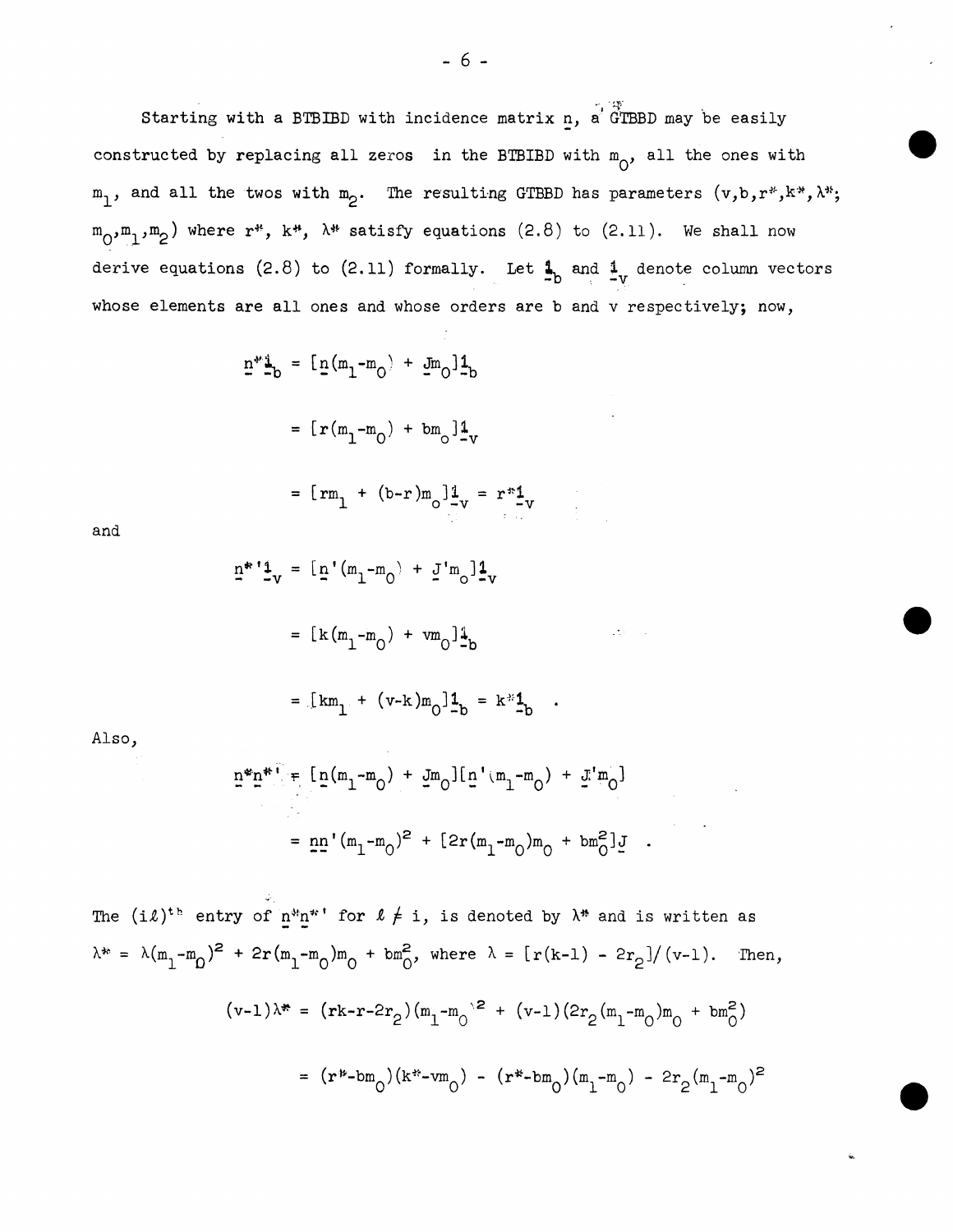$$
+ 2(v_{-1})(r^{2} - b_{0})m_{0} + (v_{-1})bm_{0}^{2}
$$

$$
= r^{*}(k^{*}-m_{1}-m_{0}) + bm_{1}m_{0} - 2r_{2}(m_{1}-m_{0})^{2}
$$

When  $m_0 = 0$  and  $m_1 = 1$ , equation (2.12) is known as Fisher's inequality. We generalize his inequality here. To prove (2.12) for  $Q_s \le m_0 < m_1 < m_2 = 2m_1 - m_0$ , note that  $\lambda_{i}^*$  +  $(v-1)\lambda^*$  =  $r^*k^*$  =  $\Sigma_{\ell=1}^v$   $\Sigma_{j=1}^b$   $n^*_{i,j}n^*_{i,\ell}$ , where  $\lambda_{i,j}^*$  is the i<sup>th</sup> diagonal entry of  $n^m n^{*}$  and is the same for all i. Thus,  $n^m n^{*} = (r^w k^* - \lambda^* v)I + \lambda^* J$ . The determinant of  $n^*n^*$ ' is  $|n^*n^*| = r^*k^* (r^*k^* - \lambda^*v)^{v-1} = r^*k^* (r - \lambda + 2r_2)^{v-1} (m_1 - m_0)^{2(v-1)}$ , since  $(r^*k^*-\lambda^*v) = (rk-\lambda v)(m_1-m_0)^2$  and since  $rk - \lambda v = r - \lambda + 2r_2 = \lambda_{ii} - \lambda;$ where  $\lambda_{ii} = \sum_{i=1}^{b} n_{i,i}^2 = r_1 + 4r_2$  from (2.3) we know that  $r - \lambda + 2r_2 > 0$ . This is because  $\lambda_{11}$  must be greater than or equal to  $\Sigma_{j=1}^{b}$   $n_{1,j}n_{2,j}$ ,  $\ell \neq i$ , because the numbers  $r_0$ ,  $r_1$  and  $r_2$  of zeros, ones and twos, respectively, are independent of the i<sup>th</sup> treatment, and correlation can only be one if the symbols in rows i and  $\ell$  are identical. But, this would mean that rank of  $n^*n^{*}$  is less than v, since two rows would be identical. This is impossible, since the BTBIBD we started with was connected and had no two rows of n identical. Thus, the rank of  $n^{*}n^{*}$  is v. Now,  $n^*$  is v x b and has rank less than or equal to the minimum of v and b. Also, the rank of a product of two matrices is less than or equal to the minimum of the rank of the two matrices. Hence, since the rank of  $n^*n^{**}$  is v, the v  $\leq$  b and the Fisher's inequality is proved for GTBBD.

Under the assumptions of homoscedasticity and usual linear model theory, the coefficient matrix for obtaining solution for the treatment effect of a GTBBD is

$$
\underline{C}^* = r^* \underline{I} - n^* n^* ' / k^* = r^* \underline{I} - (r^* k^* - \lambda^* v) \underline{I} / k^* - \lambda^* \underline{J} / k^* = \lambda^* (v \underline{I} - \underline{J}) / k^* . \quad (3.1)
$$

This form is identical to the coefficient matrix C of the BTBIBD when  $*$  is dropped. The rank of  $C^*$  is  $(v-1)$  and the covariance matrix (intrablock) of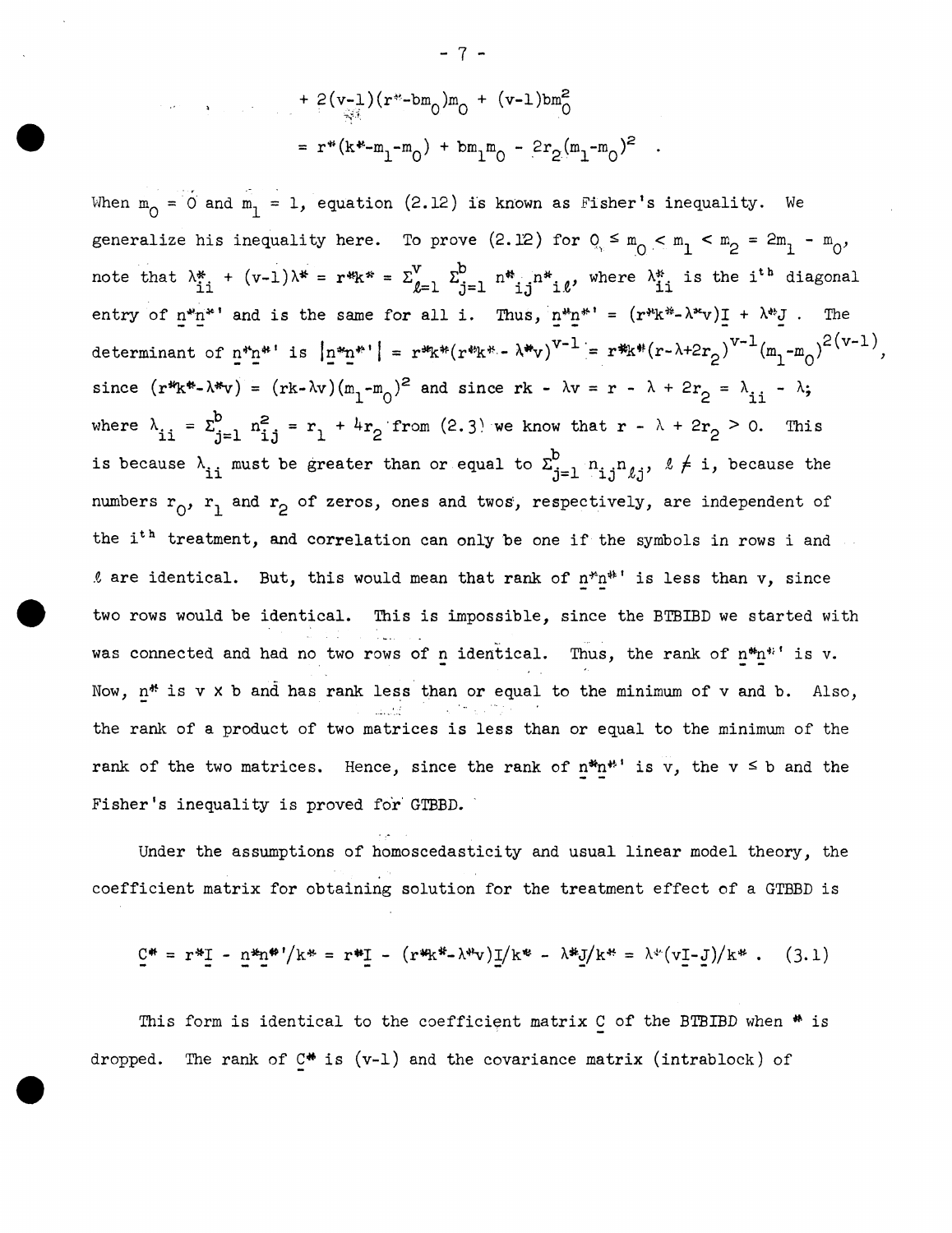treatment effects is  $\sigma^2 k^* I/\lambda^* v$ , when the restraint that the sum of the treatment effects equal zero is utilized.

In the class of all equireplicated and equi-sized block GTBBD the question arises as to which one(s) of these balanced designs has(have) the smallest variance. This problem is not encounteredin the case of the BTBIBD, since there is only one variance. The same situation arises for the binary designs discussed by Shafiq and Federer [1977]. Now, as may be noted from the definition of the GTBBD, there are many possible values for  $m_0$  and  $m_1$ . In the search of an optimal design in the class, note that maximizing the quantity  $\lambda^* v / k^*$  will minimize the variance of estimable treatment effects. Since v is constant in the class, we need only confine our attention to  $\lambda^*/k^*$ . Of course, the comparison is made among designs having fixed N\* or r\* as r\*v = N\*. The following theorem is in this spirit.

Theorem 3.2. In the class of all equireplicated and equi-sized blocks GTBBD with parameters  $(v, b_d, r^*, k_d^*, \lambda_d^*, m_{0d}, m_{1d}, m_{2d})$ , the design(s) having the minimal value of  $[r_d(b_d-r_d) + 2b_d r_{2d}] (m_{1d}-m_{0d})^2$  is (are) optimal in the sense of  $A-$ ,  $D-$ , and E-optimality.

Proof: The three criteria of variance optimality known as A-optimality, D-optimality, and E-optimality involve functions of the non-zero eigen values of the coefficient matrix  $C^*$  for treatment effects. Let  $\gamma_g$ ,  $g=1,2,\cdots,v-1$ , be the set of non-zero eigen values of C\*. Then, the various optimalities in terms of  $\gamma_{\rm g}$  are:

 $\sim$   $\sim$ 

 $\overline{1}$ 

i) A-optimality: 
$$
f_A(\underline{C}^*) = \sum_{g=1}^{v-1} v_g^{-1}
$$

 $- 8 -$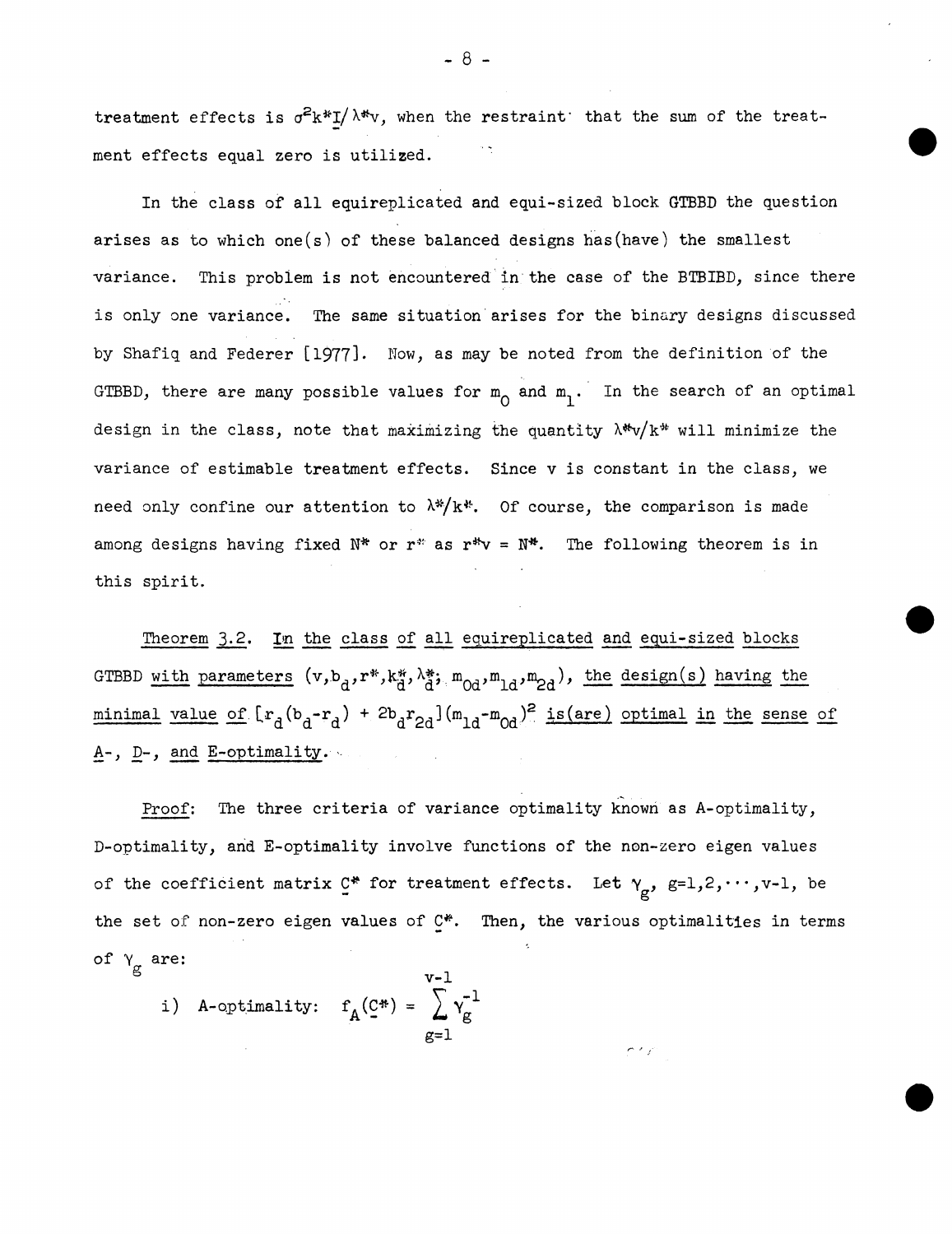ii) **D**-optimality: 
$$
f_D(\underline{c}^*) = \frac{\pi}{i} \gamma_{g}^{-1}
$$

$$
g=1
$$

 $\frac{1}{2}$  , and  $\frac{1}{2}$  , and  $\frac{1}{2}$  , and  $\frac{1}{2}$  , and  $\frac{1}{2}$  , and  $\frac{1}{2}$  , and  $\frac{1}{2}$  , and  $\frac{1}{2}$  , and  $\frac{1}{2}$ 

 $\pm$ 

iii) E-optimality: 
$$
f_E(\mathcal{Q}^*) = \max_{1 \le g \le v-1} \gamma_g^{-1}
$$
.

Kiefer [1958, 1959] and others have presented discussions on these and other various optimality criteria.  $\mathcal{L}(\mathcal{L})=\mathcal{L}(\mathcal{L})$  , where  $\mathcal{L}(\mathcal{L})$ 

In the case of GTBBD the v-1 non-zero eigen values of  $C_d^*$  are all equal to  $v \lambda_d^* / k_d^* = Y_d$  for each g. Therefore, by minimizing  $\lambda_d^* / k_d^*$  all the three criteria will be achieved. Thus

$$
\max_{d} (\lambda_{d}^{*}/k_{d}^{*}) = \max_{d} \left[ r^{**} - \frac{r^{*} (m_{\text{Li}} + m_{\text{Od}}) - b_{d} m_{\text{Li}} m_{\text{Od}} + 2r_{\text{2d}} (m_{\text{Li}} - m_{\text{Od}})^{2}}{k_{d}^{*}} \right]
$$
\n
$$
\equiv \min_{d} \left[ r^{*} b_{d} (m_{\text{Li}} + m_{\text{Od}}) - b_{d}^{2} m_{\text{Li}} m_{\text{Od}} + 2b_{d} r_{d} (m_{\text{Li}} - m_{\text{Od}})^{2} \right]
$$
\n
$$
\equiv \min_{d} \left[ r^{*2} - (r^{*} - m_{\text{Li}})^{2} \right] \times \left[ r^{*} - m_{\text{Col}} \right] \times \left[ r^{*} - m_{\text{Col}} \right] \times \left[ r^{*} - m_{\text{Col}} \right] \times \left[ r^{*} - m_{\text{Col}} \right] \times \left[ r^{*} - m_{\text{Col}} \right] \times \left[ r^{*} - m_{\text{Col}} \right] \times \left[ r^{*} - m_{\text{Col}} \right] \times \left[ r^{*} - m_{\text{Col}} \right] \times \left[ r^{*} - m_{\text{Col}} \right] \times \left[ r^{*} - m_{\text{Col}} \right] \times \left[ r^{*} - m_{\text{Col}} \right] \times \left[ r^{*} - m_{\text{Col}} \right] \times \left[ r^{*} - m_{\text{Col}} \right] \times \left[ r^{*} - m_{\text{Col}} \right] \times \left[ r^{*} - m_{\text{Col}} \right] \times \left[ r^{*} - m_{\text{Col}} \right] \times \left[ r^{*} - m_{\text{Col}} \right] \times \left[ r^{*} - m_{\text{Col}} \right] \times \left[ r^{*} - m_{\text{Col}} \right] \times \left[ r^{*} - m_{\text{Col}} \right] \times \left[ r^{*} - m_{\text{Col}} \right] \times \left[ r^{*} - m_{\text{Col}} \right] \times \left[ r^{*} - m_{\text{Col}} \right] \times \left[ r^{*} - m_{\text{Col}} \right] \times \left[ r^{*} - m_{\text{Col}}
$$

since  $(r^{*}-m_{0d}b_{d}) = r_{d}(m_{1d}-m_{0d})$  and  $(m_{1d}b_{d}-r^{*}) = (b_{d}-r_{d})(m_{1d}-m_{0d})$ . Therefore,

$$
\max_{d} (\lambda_d^* / k_d^*) = \min_{d} [r_d (b_d - r_d) + 2b_d r_d) (m_{1d} - m_{0d})^2].
$$

The following two corollaries follow directly from theorem 3.2.

 $\mathcal{L}^{(1)}$  .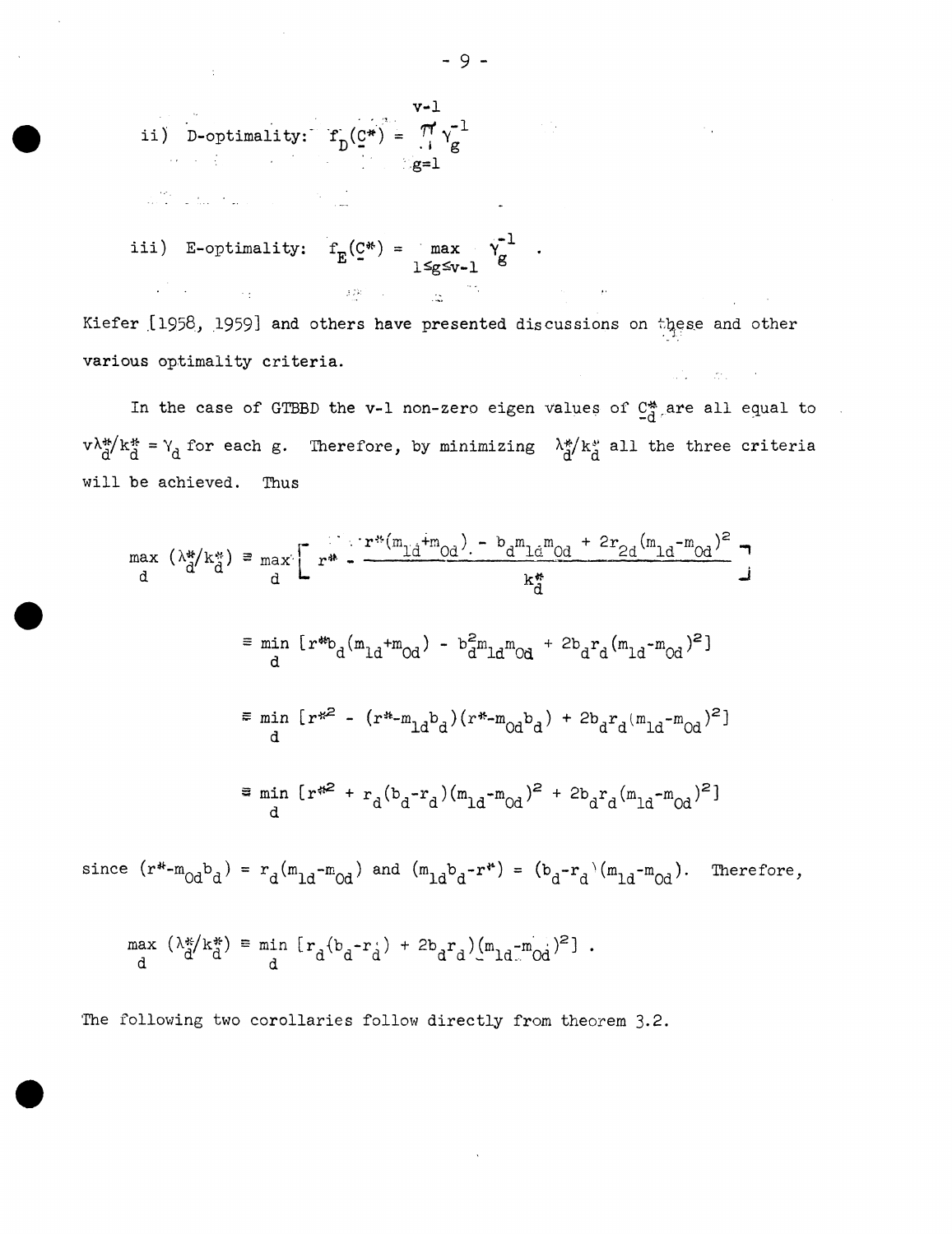Corollary 3.1. In a subclass of GTBBD with parameters  $(v,b_d,r^*,k_d^*,\lambda_d^*;$  ${}^{\text{m}}$ 0d, ${}^{\text{m}}$ 1d, ${}^{\text{m}}$ 2d) and derived from BTBIBDs with parameters  $(v, b_d, r_d, k_d, \lambda_d; 0, 1, 2)$ for the  $d^{th}$  design, in which the difference  $(m_{1d}-m_{0d})$  is a constant, the one(s) having a minimal value of  $r_d(b_d-r_d)$  + 2b<sub>d</sub> $r_{2d}$  is(are) optimal.

Corollary 3.2. In a subclass of GTBBD with parameters  $(v,b_d,r^*,k_d^*,\lambda_d^*;$  $m_{0d}$ , $m_{1d}$ , $m_{2d}$ ) and derived from BTBIBDs with parameters (v,b<sub>d</sub>,r<sub>d</sub>,k<sub>d</sub>, $\lambda_{d}$ ;O,1,2), in which the quantity  $r_d(b_d-r_d) + 2b_d r_{2d}$  is constant, the design(s) having  $\begin{minimality:20\textwidth} \begin{minipage}[c]{0.4\textwidth} \centering \begin{tabular}[c]{c} \texttt{minimal} & \texttt{value of} \end{tabular} \end{minipage} \begin{minipage}[c]{0.4\textwidth} \centering \begin{minipage}[c]{0.4\textwidth} \centering \begin{tabular}[c]{c} \texttt{minall} \end{tabular} \end{minipage} \end{minipage} \begin{minipage}[c]{0.4\textwidth} \centering \begin{minipage}[c]{0.4\textwidth} \centering \centering \end{minipage} \end{minipage} \begin{minipage}[c]{0.4\textwidth} \centering \$ 

 $\label{eq:R1} \mathcal{M}_{\mathcal{G}_1} = \mathcal{M}_{\mathcal{G}_2}$  and  $\mathcal{M}_{\mathcal{G}_3}$ 

 $\label{eq:2.1} \frac{1}{2\sqrt{2}}\sum_{i=1}^n\frac{1}{2\sqrt{2}}\sum_{i=1}^n\frac{1}{2\sqrt{2}}\sum_{i=1}^n\frac{1}{2\sqrt{2}}\sum_{i=1}^n\frac{1}{2\sqrt{2}}\sum_{i=1}^n\frac{1}{2\sqrt{2}}\sum_{i=1}^n\frac{1}{2\sqrt{2}}\sum_{i=1}^n\frac{1}{2\sqrt{2}}\sum_{i=1}^n\frac{1}{2\sqrt{2}}\sum_{i=1}^n\frac{1}{2\sqrt{2}}\sum_{i=1}^n\frac{1}{2\sqrt{2}}$ 

 $\label{eq:2.1} \frac{d\mathbf{r}}{d\mathbf{r}} = \frac{1}{2} \left( \frac{d\mathbf{r}}{d\mathbf{r}} + \frac{d\mathbf{r}}{d\mathbf{r}} \right) \left( \frac{d\mathbf{r}}{d\mathbf{r}} + \frac{d\mathbf{r}}{d\mathbf{r}} \right) \left( \frac{d\mathbf{r}}{d\mathbf{r}} + \frac{d\mathbf{r}}{d\mathbf{r}} \right) \left( \frac{d\mathbf{r}}{d\mathbf{r}} + \frac{d\mathbf{r}}{d\mathbf{r}} \right) \left( \frac{d\mathbf{r}}$ 

 $\label{eq:2.1} \frac{1}{\sqrt{2\pi}}\sum_{i=1}^n\frac{1}{\sqrt{2\pi}}\sum_{i=1}^n\frac{1}{\sqrt{2\pi}}\sum_{i=1}^n\frac{1}{\sqrt{2\pi}}\sum_{i=1}^n\frac{1}{\sqrt{2\pi}}\sum_{i=1}^n\frac{1}{\sqrt{2\pi}}\sum_{i=1}^n\frac{1}{\sqrt{2\pi}}\sum_{i=1}^n\frac{1}{\sqrt{2\pi}}\sum_{i=1}^n\frac{1}{\sqrt{2\pi}}\sum_{i=1}^n\frac{1}{\sqrt{2\pi}}\sum_{i=1}^n\$ 

 $\label{eq:2.1} \mathcal{L}_{\mathcal{A}}(\mathcal{A})=\mathcal{L}_{\mathcal{A}}(\mathcal{A})\mathcal{L}_{\mathcal{A}}(\mathcal{A})=\mathcal{L}_{\mathcal{A}}(\mathcal{A})\mathcal{L}_{\mathcal{A}}(\mathcal{A}).$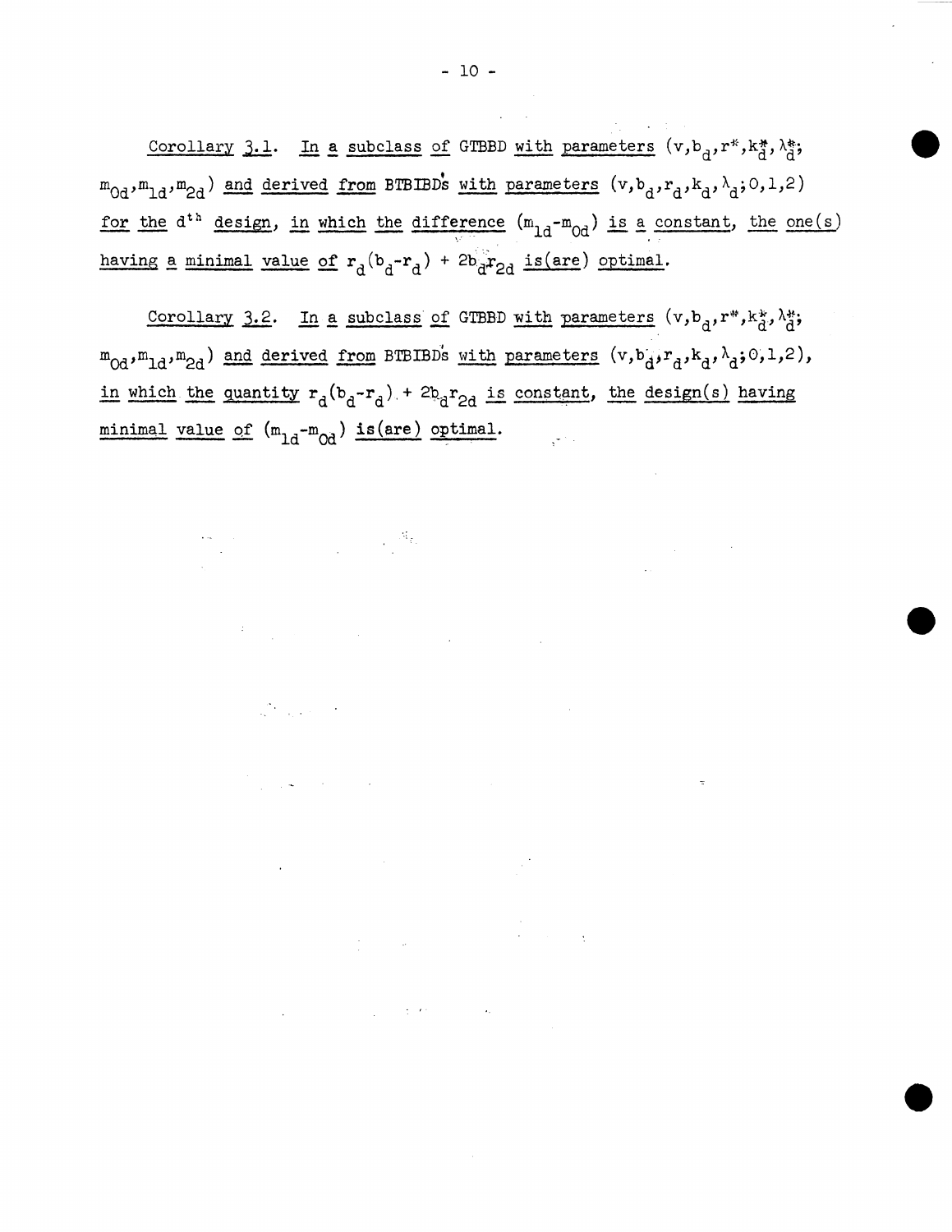$\sim 10^{11}$ 

The following BTBIBD's are used to construct GTBBD's with  $v = 4$  and  $r^* = 45$ .

| BTBIBD-1 | Tr |
|----------|----|

 $\ddot{\phantom{a}}$ 

 $\mathcal{L}_{\text{eff}}$ 

|     | ٠<br>$\mathbf{r}^{\prime}$ |                |         |              |         | $\mathcal{L}_{\mathcal{A}}$ . |              |                          |              |         |         |
|-----|----------------------------|----------------|---------|--------------|---------|-------------------------------|--------------|--------------------------|--------------|---------|---------|
|     | Treat-                     |                |         |              |         | <b>Blocks</b>                 |              |                          |              |         |         |
| B'. | mer                        |                | 2       | ੨            |         | 4 5 6 7 8                     |              |                          |              |         | 10      |
|     | A.                         | $\overline{2}$ | $0$ 0 0 |              |         | 11                            |              | $100$                    |              |         | $\circ$ |
|     | В                          | $\circ$        | 2       | O            | $\circ$ | $\mathbf{1}$                  | $\circ$      | $\overline{\mathbf{0}}$  |              | 1 1 0   |         |
|     | C                          | Ω              | O       | $\mathbf{2}$ | - 0     | $\circ$                       | $\mathbf{1}$ | $\overline{\phantom{0}}$ | $\mathbf{1}$ | $\circ$ | - 1     |
|     |                            | ò              |         |              | -2      | $\circ$                       | $\Omega$     | $\mathbf 1$              | 0            |         |         |

 $\mathcal{A}^{\mathcal{A}}_{\mathcal{A}}$  ,  $\mathcal{A}^{\mathcal{A}}_{\mathcal{A}}$ 

| $v = 4$ b = 10          |  |  |
|-------------------------|--|--|
| $r = 5$ k = 2           |  |  |
| $\lambda = 1$ $r_2 = 1$ |  |  |

| BTBIBD. |  |  |  |
|---------|--|--|--|
|         |  |  |  |

|       | $\mathtt{ Treat-}$ |   | Blocks         |                |               |                |  |                     |              |         |               |       |           |                     |       |              |        |
|-------|--------------------|---|----------------|----------------|---------------|----------------|--|---------------------|--------------|---------|---------------|-------|-----------|---------------------|-------|--------------|--------|
| BITRT | ment               |   | $\overline{c}$ | $\overline{3}$ | $\frac{1}{2}$ |                |  | 5 6 7 8             |              |         |               |       | 910112    | $v = 4$             |       | $\mathbf{b}$ | $= 12$ |
|       | Α                  |   |                |                |               |                |  |                     |              |         |               |       |           | $22211000000 r = 9$ |       | k            | $=$ 3  |
|       | в                  | ı |                |                |               |                |  | 0 0 2 0 0 2 2 1 1 0 |              |         |               |       | $\circ$ 1 |                     | $= 4$ | $r_{\Omega}$ | $=$ 3  |
|       | C                  |   |                |                | $\circ$       | $2^{\circ}$    |  | 1 <sub>0</sub>      |              |         | $2^{\circ}$ 0 |       | 2 1       |                     |       |              |        |
|       |                    |   |                |                | - O           | 0 <sub>2</sub> |  | $\circ$             | $\mathbf{1}$ | $\circ$ |               | 2 1 2 |           |                     |       |              |        |

BTBIBD-3

| Treat- |   |                |                            |              | Blocks       |              |                         |                |    |
|--------|---|----------------|----------------------------|--------------|--------------|--------------|-------------------------|----------------|----|
| ment   |   | 2              | ٩                          | Ļ.           | -5           | 6.           | 7                       | 8              |    |
|        | 2 | 2 <sub>2</sub> |                            | $\mathbf{1}$ | 11           |              | O                       | O              | O  |
| В      | 2 | $\circ$        | 0                          | $\mathbf{1}$ | 11           |              | 2 2                     |                | 0  |
| С      |   | 2              | $\circ$                    | 1 1 1        |              |              | $\overline{\mathbf{c}}$ | $\circ$        | 2  |
|        |   |                | $\overline{\phantom{a}}^2$ | $\mathbf{1}$ | $\mathbf{L}$ | $\mathbf{1}$ | 0                       | $\overline{c}$ | -2 |

 $v = 4$  b = 9  $r = 9$  k = 4  $\lambda = 7$   $r_2 = 3$ 

 $-11 -$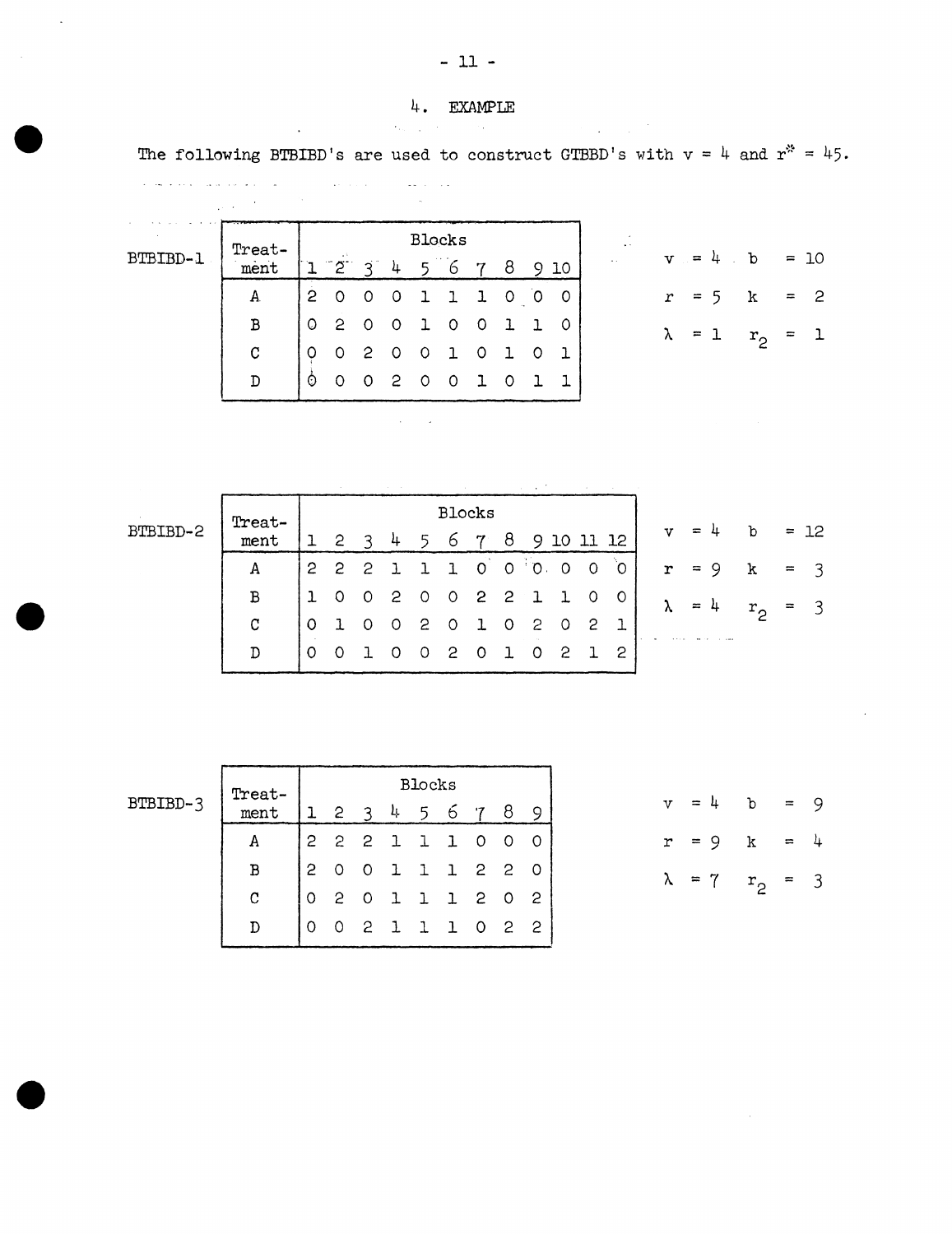|               | Parameters of BTBIBD |                           |                |                   |                |                  |                     | Parameters of GTBBD |                | Optimality Measures |                                 |                |                            |
|---------------|----------------------|---------------------------|----------------|-------------------|----------------|------------------|---------------------|---------------------|----------------|---------------------|---------------------------------|----------------|----------------------------|
| <b>BTBIBD</b> | b<br>d               | $\mathtt{r}_{\mathtt{d}}$ | $k_d$          | $\lambda_{\rm d}$ | $r_{2d}$       | $\mathbf{k}_d^2$ | $\lambda^*_{\rm d}$ | $^{\rm m}$ Od       | $m_{\rm 1d}$   | $m_{2d}$            | $m_{\text{1d}} - m_{\text{0d}}$ | $I_d^*$        | $\mathtt{II}_\mathtt{d}^*$ |
| $\mathbf{I}$  | 10                   | 5                         | $\overline{c}$ | ı                 | $\overline{1}$ | 18               | 201                 | 4                   | 5              | 6                   | $\mathbf{1}$                    | 45             | ı                          |
| $\mathbf 1$   | 10                   | 5                         | 2              | $\mathbf{I}$      | $1 -$          | $\cdot 18$       | 189                 | 3                   | 6              | 9                   | 3                               | 45             | 9                          |
| ı             | 10                   | 5                         | $\overline{c}$ | 1                 | ı              | 18               | 165                 | $\overline{c}$      | $\overline{7}$ | 12                  | 5                               | 45             | 25                         |
| 1             | 10                   | 5                         | $\overline{c}$ | ı                 | ı              | 18               | 129                 | ı                   | 8              | 15                  | 7                               | 45             | 49                         |
| $\mathbf{1}$  | 10                   | 5                         | $\overline{c}$ | ı                 | l              | 18               | 81                  | $\circ$             | 9              | 18                  | 9                               | 45             | 81                         |
| $\mathbf{c}$  | 12                   | 9                         | 3              | 4                 | 3              | 15               | 166                 | 3                   | 4              | 5                   | $1 -$                           | 99             | 2.2                        |
| $\mathbf{c}$  | 12                   | 9                         | 3              | 4                 | 3              | 15               | 100                 | $\circ$             | 5              | 10                  | 5                               | 99             | 55                         |
| 3             | 9                    | 9                         | 4              | 7                 | 3              | 20               | 223                 | 4                   | 5              | 6                   | 1                               | 5 <sup>1</sup> | 1.8                        |
| 3             | 9                    | $\circ$                   | 4              | $\overline{7}$    | 3              | 20               | 217                 | 3                   | 5              | $\mathbf{7}$        | 2                               | 54             | 4.8                        |
| 3             | 9                    | 9                         | 4              | $\overline{7}$    | 3              | 20               | 207                 | 2                   | 5              | 8                   | 3                               | 54             | 10.8                       |
| 3             | 9                    | 9                         | 4              | 7                 | 3              | 20               | 193                 | Ŧ                   | $5 -$          | 9                   | 4                               | 54             | 19.2                       |
| 3             | 9                    | 9                         | 4              | 7                 | 3              | 20               | 175                 | $\circ$             | 5              | 10                  | 5                               | 54             | 30.0                       |

 $\mathcal{L}^{\mathcal{L}}(\mathcal{L}^{\mathcal{L}})$  and  $\mathcal{L}^{\mathcal{L}}(\mathcal{L}^{\mathcal{L}})$  . The contribution of the contribution of  $\mathcal{L}^{\mathcal{L}}$ 

TABLE 4.1: GTBBD for  $v = 4$  and  $r^2 = 45$ .

$$
I_{d}^{*} = r_{d}(b_{d} - r_{d}) + 2b_{d}r_{2d}
$$
  
\n
$$
II_{d}^{*} = (r_{d}(b_{d} - r_{d}) + 2b_{d}r_{2d})(m_{1d} - m_{0d})^{2}/r^{*}.
$$

 $\mathcal{A}$ 

 $\hat{\mathcal{A}}$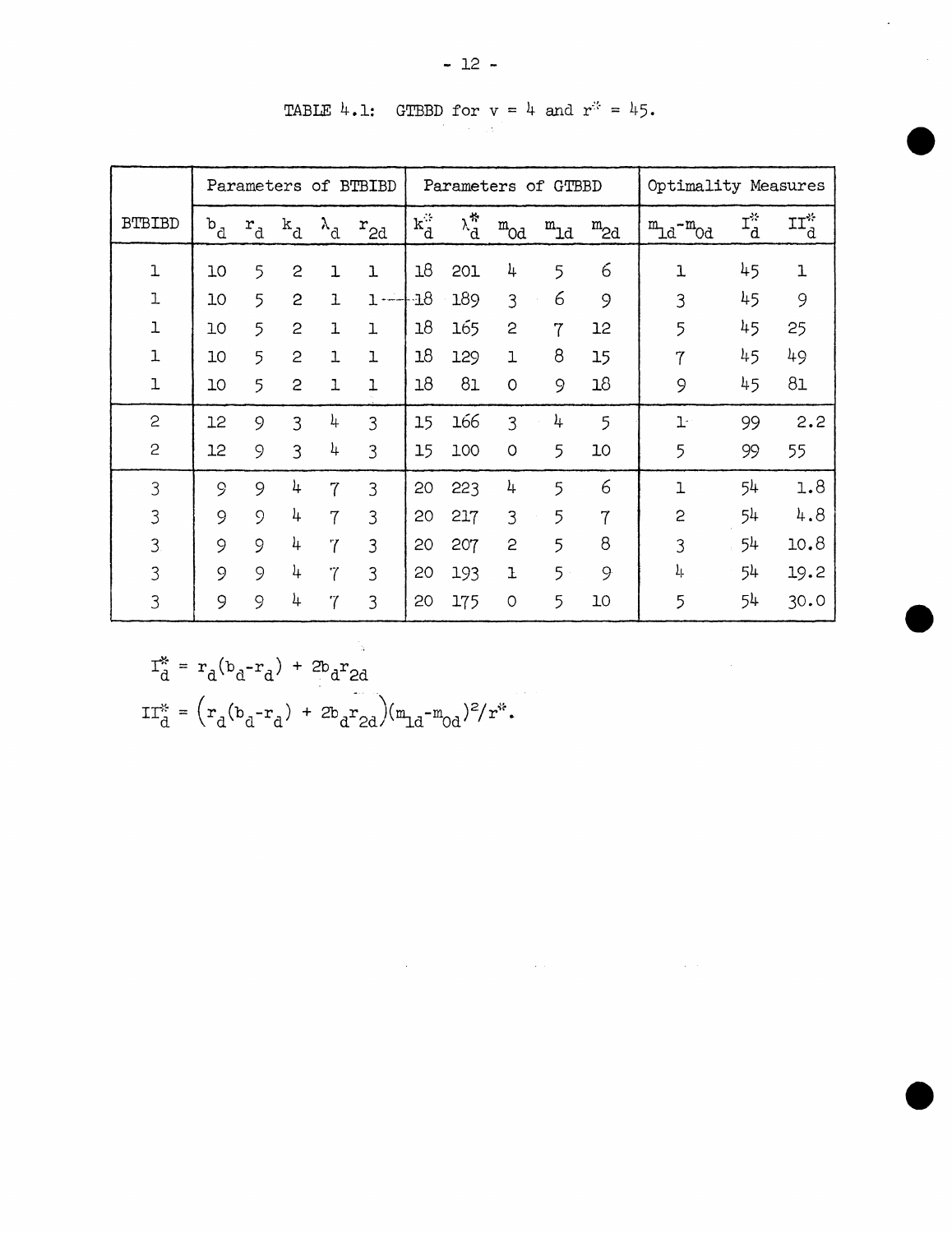Let  $(v, b, r, k, \lambda; n_{i,j}=0, 1, 2, \cdots, N-1)$  be the parameters of BNBIBD, where  $N-1 \leq k$ ۔<br>-∙ and whose incidence matrix n takes only N values namely,  $0,1,2,\cdots,N-1$ . Let  $n_{i,j}$ denote the frequency of the i<sup>th</sup> treatment in the j<sup>th</sup> block. Let  $r_{ai}$  denote the frequency of an element a in the i<sup>th</sup> row of n. Similarly, let  $k_{a,j}$  denote the frequency of element a in the  $j^{th}$  column of n. We assume that  $r_{ai}$  =  $r_a$  for all i. Thus,

$$
b = \sum_{a=0}^{N-1} r_a
$$
 (5.1)

$$
v = \sum_{a=0}^{N-1} k_{aj}
$$
 (5.2)

$$
r = \sum_{\text{a=0}}^{\text{N-1}} \text{ar}_{\text{a}} \tag{5.3}
$$

$$
k = \sum_{a=0}^{N-1} ak_{aj}
$$
 (5.4)

$$
\sum_{j=1}^{b} n_{i,j} n_{\ell j} = \sum_{a=0}^{N-1} a^2 r_a \quad \text{if} \quad \ell = i \tag{5.5}
$$

$$
= \lambda \qquad \text{if} \quad \ell \neq i \tag{5.6}
$$

Necessary conditions:

$$
vr = bk \tag{5.7}
$$

$$
(v-1)\lambda = r(k-1) - \sum_{a=0}^{N-1} a(a-1)r_a = \sum_{a=0}^{N-1} a(k-a)r_a.
$$
 (5.8)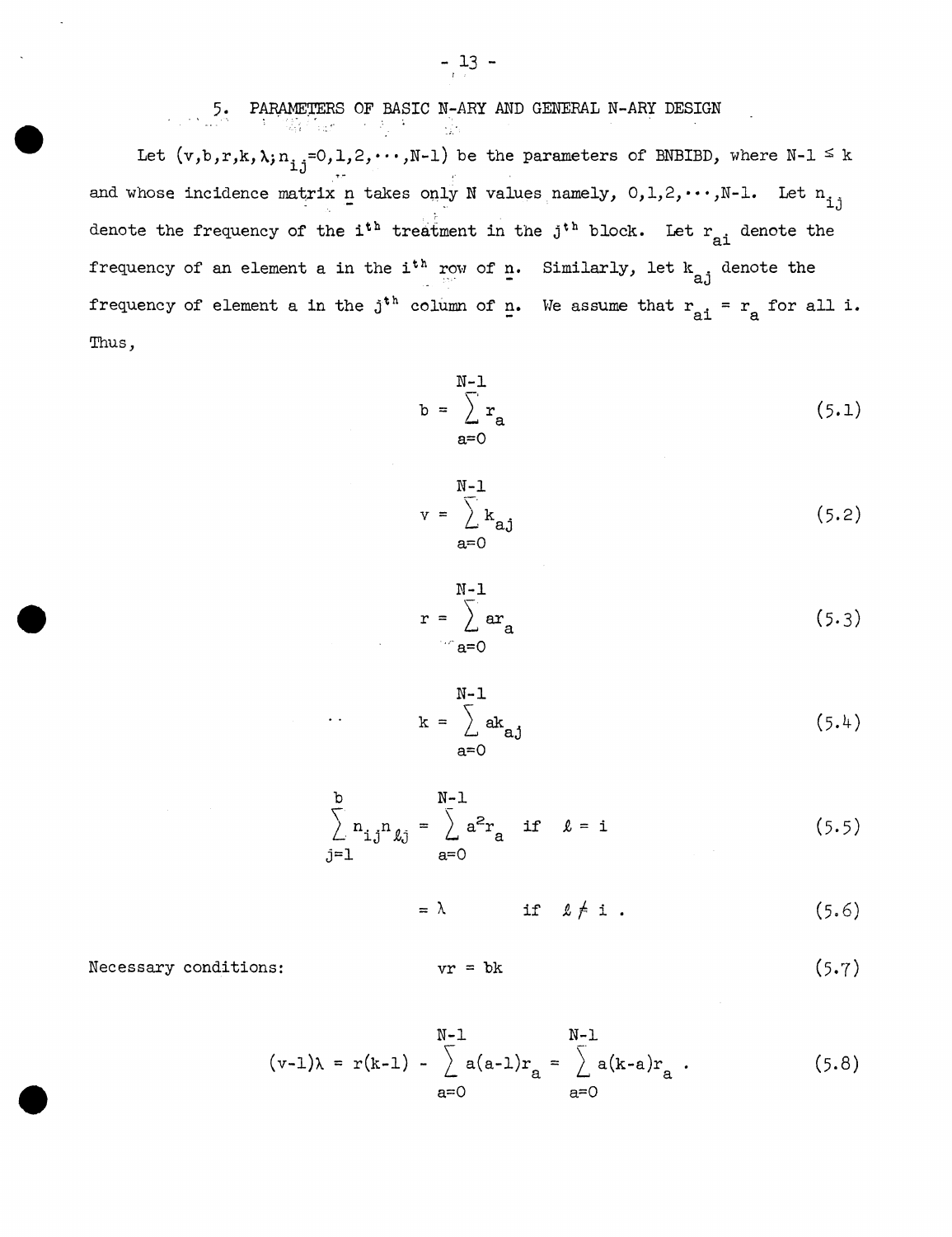Equations (5.1) to (5.7) are obvious and (5.8) is derived as follows:

$$
N-1 \t N-1
$$
  
\n
$$
\lambda(v-1) = rk - \sum_{j=1}^{N-1} n_{1j}^{2} = rk - \sum_{a=0}^{N-1} a^{2}r_{a}
$$
  
\n
$$
N-1
$$
  
\n
$$
= r(k-1) - \sum_{a=0}^{N-1} a(a-1)r_{a}
$$

or we can express it as

 $\sim$ 

 $\label{eq:2.1} \frac{1}{2} \sum_{i=1}^n \frac{1}{2} \sum_{i=1}^n \frac{1}{2} \sum_{i=1}^n \frac{1}{2} \sum_{i=1}^n \frac{1}{2} \sum_{i=1}^n \frac{1}{2} \sum_{i=1}^n \frac{1}{2} \sum_{i=1}^n \frac{1}{2} \sum_{i=1}^n \frac{1}{2} \sum_{i=1}^n \frac{1}{2} \sum_{i=1}^n \frac{1}{2} \sum_{i=1}^n \frac{1}{2} \sum_{i=1}^n \frac{1}{2} \sum_{i=1}^n \frac{$ 

 $\mathcal{L}(\mathcal{L}^{\mathcal{L}})$  and  $\mathcal{L}(\mathcal{L}^{\mathcal{L}})$  . The contribution of  $\mathcal{L}^{\mathcal{L}}$ 

$$
\lambda(v-1) = rk - \sum_{a=0}^{N-1} a^{2}r_{a} = \sum_{a=0}^{N-1} ar_{a}k - \sum_{a=0}^{N-1} a^{2}r_{a}
$$

$$
= \sum_{a=0}^{N-1} a(k-a)r_{a}.
$$

Some restrictions on  $r_a$  could easily be imposed. For example,

$$
r_a < \left[r - \sum_{i=1}^{N-a-1} (a+i)r_{a+i}\right] / a \quad \text{for } a=2,\dots,N-1,
$$
 (5.9)

and only those values of  $r_a$  for which  $\lambda$  is integer are algebraically possible. Given n, we define the incidence matrix of GNBBD to be

$$
\underline{n}^{*} = \underline{n}(m_1 - m_0) + \underline{J}m_0 \tag{5.10}
$$

 $\mathcal{L}_{\mathbf{A}}$  , where  $\mathcal{L}_{\mathbf{A}}$  and  $\mathcal{L}_{\mathbf{A}}$  and  $\mathcal{L}_{\mathbf{A}}$ 

 $\mathcal{L}^{\text{max}}_{\text{max}}$  ,  $\mathcal{L}^{\text{max}}_{\text{max}}$  , and

 $\mathcal{L}_{\text{c}}$  is a set of  $\mathcal{L}_{\text{c}}$ 

where  $m_0$  and  $m_1$  are non-negative integers such that  $0 \le m_0 < m_1$  and  $J$  is a v x b matrix whose elements are all ones. The parameters of GNBBD are  $(v, b, r^*, k^*, \lambda^*;$  $m_{a}: a = 0, 1, \cdots, N-1$  where  $m_{a} = am_{1} - (a-1)m_{0}$  and

 $\sim 10^{-11}$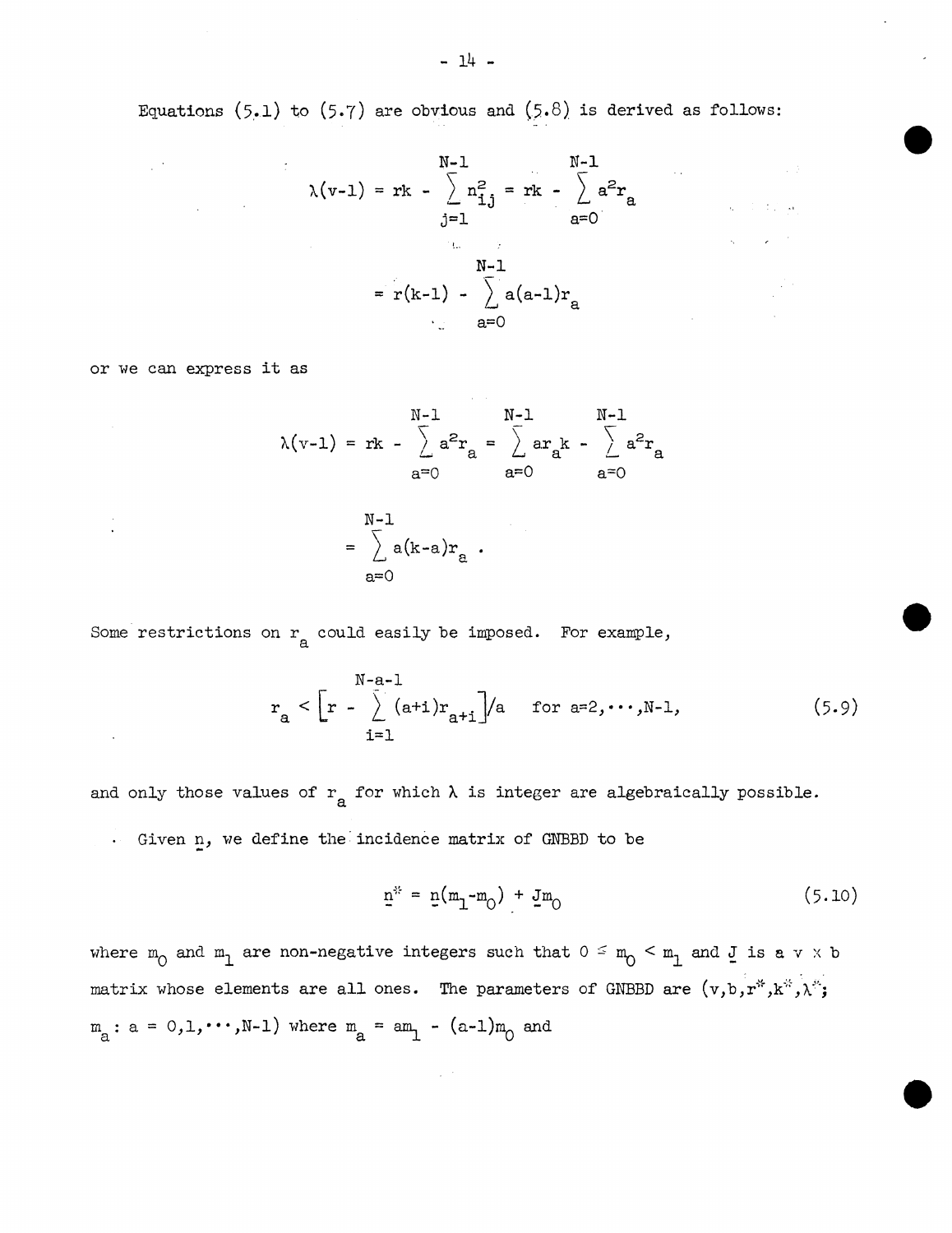$$
r^{2} = rm_{1} + (b-r)m_{0}
$$
 (5.11)

$$
k^* = km_1 + (v-k)m_0
$$
 (5.12)

$$
(v-1)\lambda^* = r^*(k^* - m_1 - m_0) + bm_1m_0 - \sum_{a=0}^{N-1} a(a-1)r_a(m_1 - m_0)^2
$$
 (5.13)

where

 $\label{eq:2.1} \frac{1}{2} \int_{\mathbb{R}^3} \left| \frac{1}{2} \left( \frac{1}{2} \left( \frac{1}{2} \right) \right) \right| \, d\mathbf{x} \, d\mathbf{x} \, d\mathbf{x} \, d\mathbf{x} \, d\mathbf{x} \, d\mathbf{x} \, d\mathbf{x} \, d\mathbf{x} \, d\mathbf{x} \, d\mathbf{x} \, d\mathbf{x} \, d\mathbf{x} \, d\mathbf{x} \, d\mathbf{x} \, d\mathbf{x} \, d\mathbf{x} \, d\mathbf{x} \, d\mathbf{x} \, d\mathbf{x} \$ 

$$
\lambda^{\mathfrak{B}} = \sum_{j=1}^{b} n_{\mathbf{i},j}^{\mathfrak{B}} n_{\mathbf{k},j}^{\mathfrak{B}} \quad \text{for all } \ell \neq i
$$
  

$$
y x^{\mathfrak{B}} = bk^{\mathfrak{B}} = N^{\mathfrak{B}} \qquad (5.14)
$$

$$
v \leq b \tag{5.15}
$$

The definitions 2.1, 2.2, and 2.3 also hold true for GNBBD.

# 6. EXISTENCE *AND* VARIANCE OPTIMALITY OF GNBBD

Theorem 6.1. The existence of a balanced N-ary incomplete block design with parameters  $(v, b, r, k, \lambda; 0, 1, \cdots, N-1)$  implies the existence of a GNBBD with parameters  $(v, b, r^*, k^*, \lambda^*, n_{i,j}^* = m_0, m_1, \cdots, m_{N-1}).$ 

<u>Proof</u>: From the definition of a GNBBD, note that  $p^* = p(m_1 - m_0) + jm_0$ , the  $i,j$ <sup>th</sup> entry of n<sup>\*</sup> denoted by  $n_{i,j}^*$  is

$$
n_{i,j}^{*} = n_{i,j}(m_1 - m_0) + m_0
$$
  
=  $a(m_1 - m_0) + m_0$  if  $n_{i,j}$  = a and  
 $a = 0,1,2,\cdots,N-1$ .

Let us define  $m_a = am_1 - (a-1)m_0$ . Starting with a BNBIBD with incidence matrix  $n$ ,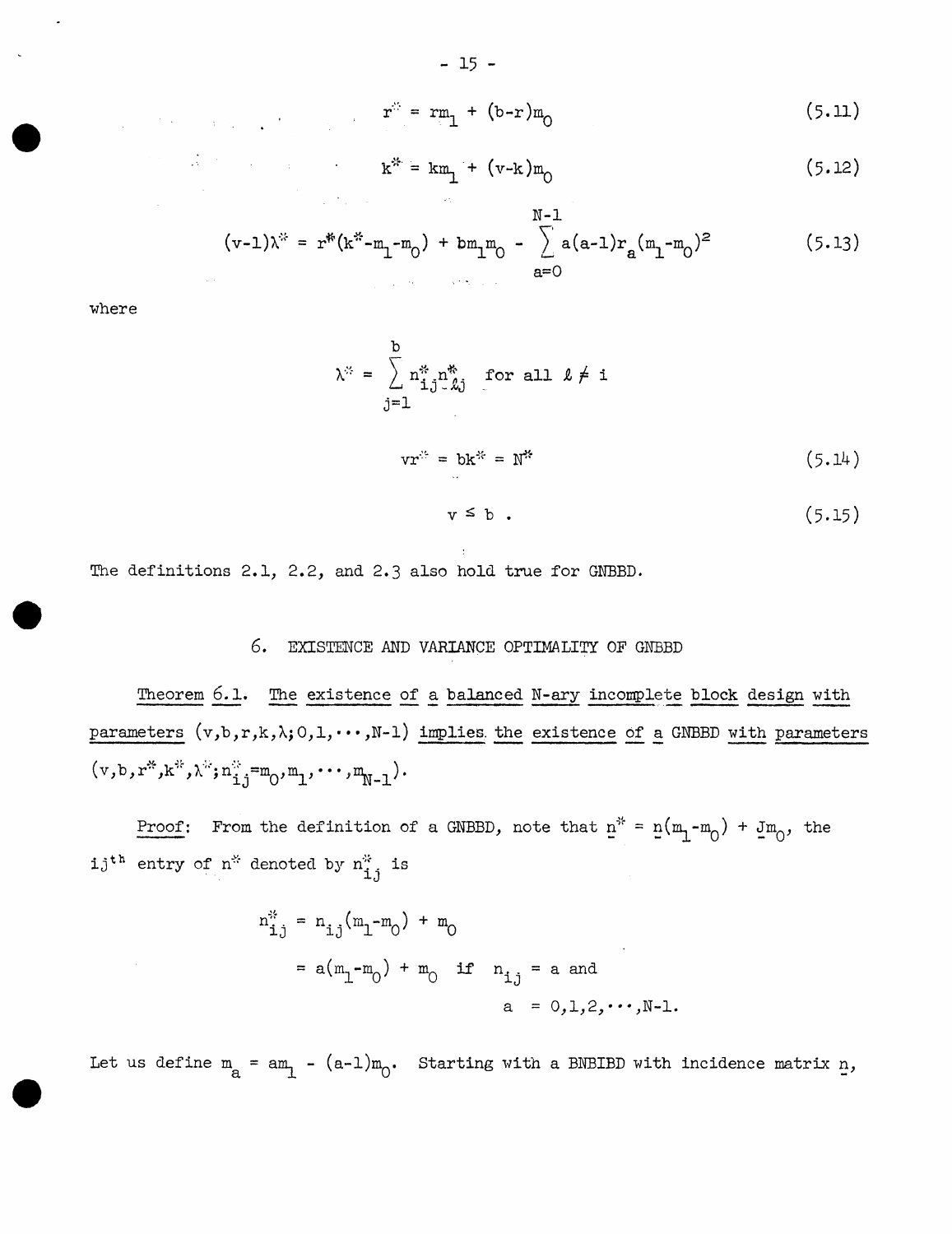a GNBIBD may be easily constructed by replacing all a's by  $m_{\rm g}$ 's. The resulting GNBBD has parameters  $(v, b, r^*, k^*, \lambda^*, m_i : a = 0, 1, \cdots, N-1)$ .  $r^*, k^*,$  and  $\lambda^*$  satisfy equations  $(5.11)$  to  $(5.13)$ . We shall now derive equations  $(5.11)$  to  $(5.13)$ formally.

Let  $\frac{1}{-b}$  and  $\frac{1}{-v}$  denote the column vectors whose elements are all ones and whose orders are b and v, respectively. Now

 $\frac{1}{\sqrt{2\pi}\, \pi^2} \left[ \left( \frac{2\pi}{\pi} \right)^2 \right] \left( \frac{1}{\pi} \right) \left( \frac{1}{\pi} \right) \left( \frac{1}{\pi} \right) \left( \frac{1}{\pi} \right)$ 

$$
\underline{n}^{2} \underline{1}_{b} = [\underline{n}(m_{1} - m_{0}) + \underline{J}m_{0}] \underline{1}_{b}
$$
  
=  $[\underline{r}(m_{1} - m_{0}) + bm_{0}] \underline{1}_{v}$   
=  $[\underline{r}m_{1} + (b-r)m_{0}] \underline{1}_{v} = r^{2} \underline{1}_{v}$ ,

and

$$
n^{22} \frac{1}{2}v = [\underline{n} \cdot (m_1 - m_0) + \underline{J} \cdot m_0] \underline{1}_V
$$
  
=  $[\underline{k} (m_1 - m_0) + \nu m_0] \underline{1}_D$   
=  $[\underline{k} m_1 + (\nu - \underline{k}) m_0] \underline{1}_D$ ,

also

$$
\bar{u}_{\vec{x}} \bar{u}_{\vec{x}} = [\bar{u}(m^{T} - m^{O}) + \bar{u}w^{O}] [\bar{u}(m^{T} - m^{O}) + \bar{u}w^{O}]
$$
\n
$$
= \bar{u} \bar{u} (m^{T} - m^{O}) + \bar{u}w^{O} [\bar{u}(m^{T} - m^{O}) + \bar{u}w^{O}]
$$

where J is a v X v matrix of ones. Thus the  $(i\ell)^{th}$  entry of  $\underline{n}^{th}$  for  $\ell \neq i$ , denoted by  $\lambda^*$ , is written as  $\lambda^* = \lambda (m_1 - m_0)^2 + 2r(m_1 - m_0) m_0 + b m_0^2$ , where

$$
\lambda = \left[ r(k-1) - \sum_{a=0}^{N-1} a(a-1)r_a \right] / (v-1).
$$

Tnus,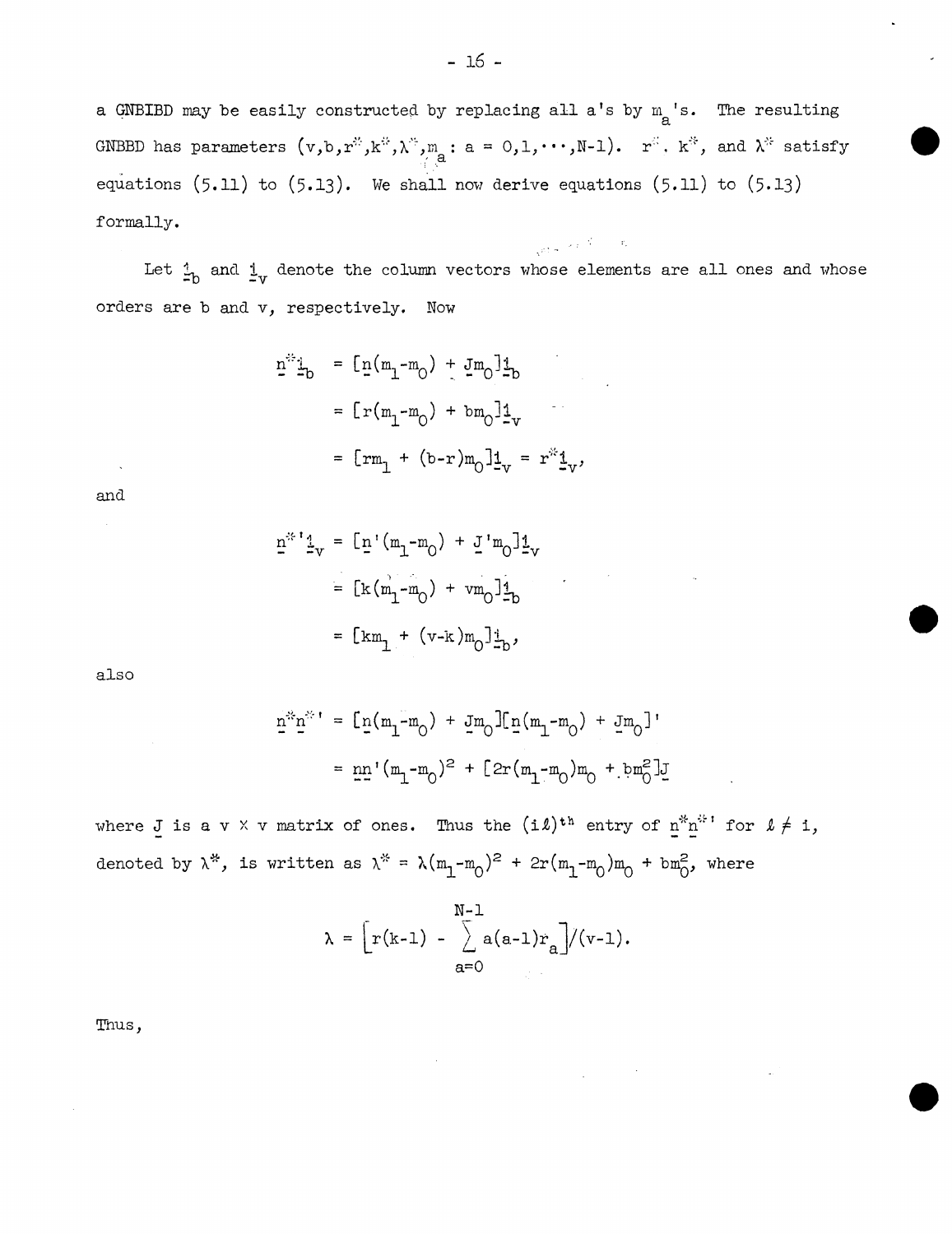$$
N^{-1}
$$
\n
$$
\lambda^{(*)}(v-1) = (rk - r - \sum_{a=0}^{N-1} a(a-1)r_a)(m_1 - m_0)^2 + 2(v-1)r
$$
\n
$$
= (m_1 - m_0)m_0 + b(v-1)m_0^2
$$
\n
$$
= (r^{**} - bm_0)(k^{**} - vn_0) - (r^{**} - bm_0)(m_1 - m_0)
$$
\n
$$
N^{-1}
$$
\n
$$
- (\sum_{a=0}^{N-1} a(a-1)r_a)(m_1 - m_0)^2 + 2(v-1)(r^{**} - bm_0)m_0
$$
\n
$$
= r^{**}(k^{**} - m_1 - m_0) + bm_1m_0 - \sum_{a=0}^{N-1} a(a-1)r_a(m_1 - m_0)^2
$$

To prove (5.15) for  $0 \le m_0 < m_1 < \cdots < m_{N-1}$ , imitate the steps used to prove N-1 this under GTBBD except  $r-\lambda + 2r$  is replaced by  $r-\lambda + \sum_{a=0}^{\infty} a(a-1)r_a$ .

The coefficient matrix  $C^*$  assumes the same relation as in  $(3.1)$ .

Theorem 6.2. In the class of all equireplicated and equisized blocks GNBBD with parameters  $(v, b_d, r^*, k_d^*, \lambda_d^*, m_{0d}, m_{1d}, \cdots, m_{N-1d})$ , the design(s) having the minimal value of

$$
\left[ r_{d} (b_{d} - r_{d}) + \sum_{a=2}^{N-1} a(a-1) r_{ad} \right] (m_{1d} - m_{0d})^{2}
$$

 $is(are)$  optimal in the sense of  $A D-$  E-optimality.

The proof is a straightforward extension of Theorem 3.2. Corollaries 3.1 and 3.2 are similarly extended and are restated as: